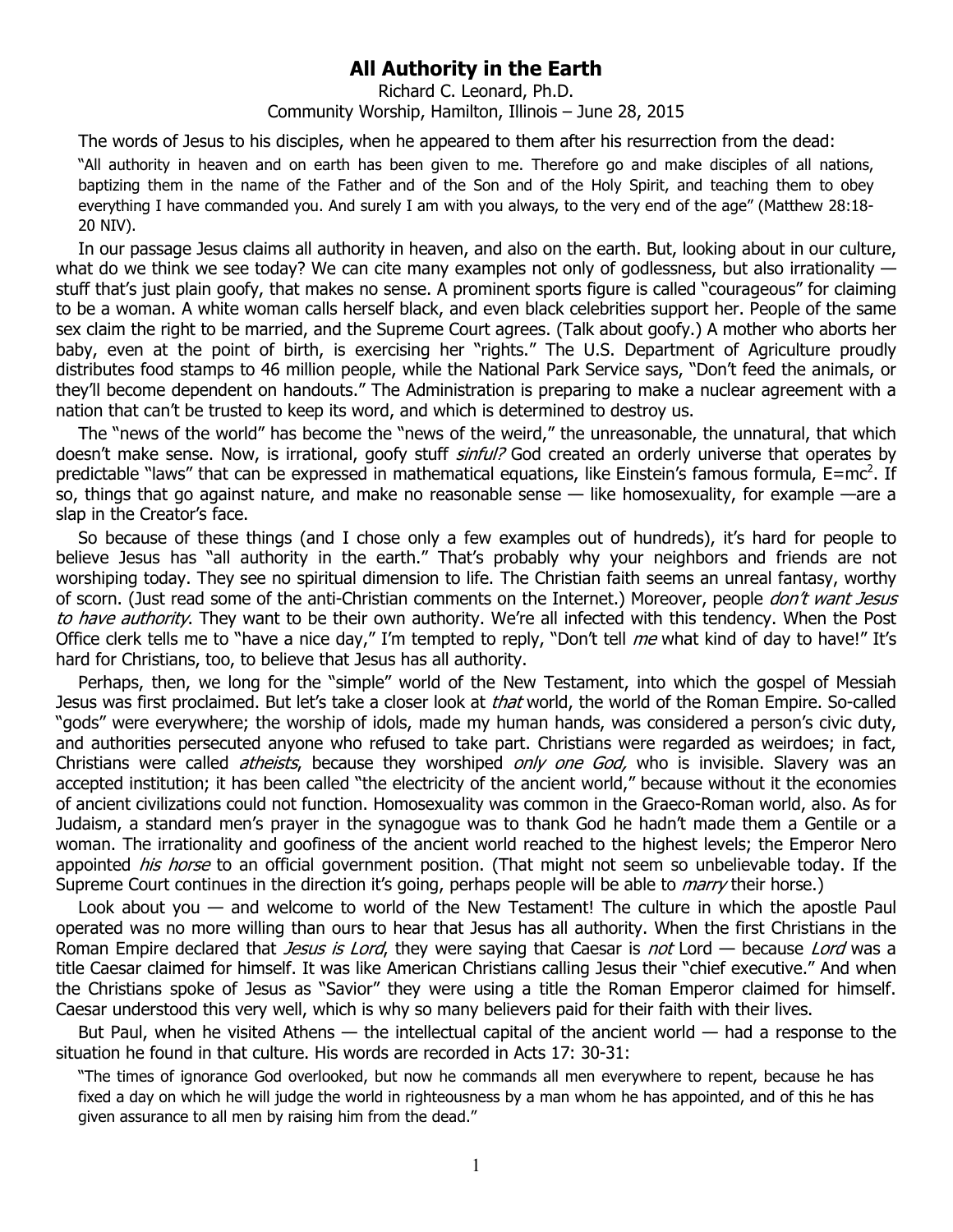Paul has faced the issue right there, hasn't he? The issue is the resurrection. People have trouble believing Jesus was raised from the dead and lives today. If they believed that, they wouldn't be likely to ignore his authority, and heap scorn upon the Bible and the Christian faith. Since the philosophical movement of the eighteenth century that historians, ironically, call the "Enlightenment," the view has prevailed that there can be no miracles, no resurrection, no "supernatural." What's real to people is only what they can experience in the four-dimensional world of space-time, and perceive through their five senses. People think — wrongly — that science proves the universe is a closed system of material cause and effect, in which God  $-$  if he even exists — has no involvement.

My sister-in-law, who was brought up in a "liberal" church, told me about her Sunday school when she was a child. The teacher was having the class sing "Jesus Wants Me for a Sunbeam." That's ridiculous, she thought, even as a child — "Jesus doesn't want me for anything; Jesus is dead!" That's how most people seem to think today. They have the idea that ancient people were gullible and would believe anything, even that someone could rise from the dead, so the resurrection of Jesus is a fable. We're sophisticated and "scientific," we can't believe such fantasies. But the fact is that people in the ancient world knew just as well as we do that people don't rise from the dead. That's why they laughed at the witness of the early Christians to the resurrection of Jesus, just as people do today.

How do we know the resurrection happened, and that the Gospel accounts weren't just made up? Consider just a few things. The witness to the resurrection got the disciples in trouble; would you make up such a story and give your life to tell it, knowing all the time that it wasn't true? Recent historical research has demonstrated that there's no other reasonable explanation for the Gospel accounts of the resurrection unless the event happened just as they testify. Otherwise it couldn't have been described the way the Gospels tell it. Sometimes we like to sing the song that says, "You ask me how I know he lives? He lives within my heart." But *my heart has nothing to do with it*. As Jeremiah reminds us, the heart is deceitful. You ask me how I know he lives? Because reliable witnesses saw Jesus and spoke with him, and their testimony is recorded in Scripture.

The sign of the resurrection today is the body of the living Jesus, the church. The church needs to believe its own stuff, and to live out the new creation that began with resurrection of Jesus. As Paul wrote in 2 Corinthians 5:17, "If anyone is in the Messiah, there is a new creation." Whether people acknowledge it or not, this world is *headed for a Christ-shaped future*, and you and I are called to be like a signpost to that future. God's orderly creation longs for the restoration of God's order in the human community. As Paul stated in Romans 8:19, "The creation waits in eager expectation for the sons of God to be revealed."

So *how* does Jesus have all authority now? Let's remind ourselves that, because of the resurrection, what the early Christians could say about God the Creator they could also say of Jesus. Look at Paul, again, in Colossians 1:15-20:

He is the image of the invisible God, the firstborn over all creation. For by him all things were created: things in heaven and on earth, visible and invisible, whether thrones or powers or rulers or authorities; all things were created by him and for him. He is before all things, and in him all things hold together. And he is the head of the body, the church; he is the beginning and the firstborn from among the dead, so that in everything he might have the supremacy. For God was pleased to have all his fullness dwell in him, and through him to reconcile to himself all things, whether things on earth or things in heaven, by making peace through his blood, shed on the cross.

Paul was in prison when he wrote that! The churches he had planted in Asia Minor and Greece had, at most, perhaps 3-4 dozen members each. Yet Paul took the long-range view; he saw where history was going. We need to do the same.

Years ago, Francis Schaeffer wrote a book called *The God Who Is There*. I suggest we need to quit talking about the god who *isn't* there, the one people can't believe in. Maybe we need to speak about God, and about Jesus, differently. Perhaps we shouldn't speak of God like he's a big angel up in the sky, whose main purpose is to bail us out of problems and get us to heaven. (There's little in the New Testament about our going to heaven, anyway, and much more about heaven coming to earth.) Maybe we shouldn't speak of a god who deals only with "spiritual" matters, and speak instead about the God behind the operation of this vast universe. In fact, let's speak of Jesus the way the New Testament speaks of him, as in Hebrews 1:1-3:

In many and various ways God spoke of old to our fathers by the prophets; but in these last days he has spoken to us by a Son, whom he appointed the heir of all things, through whom also he created the world. He reflects the glory of God and bears the very stamp of his nature, upholding the universe by his word of power. (RSV)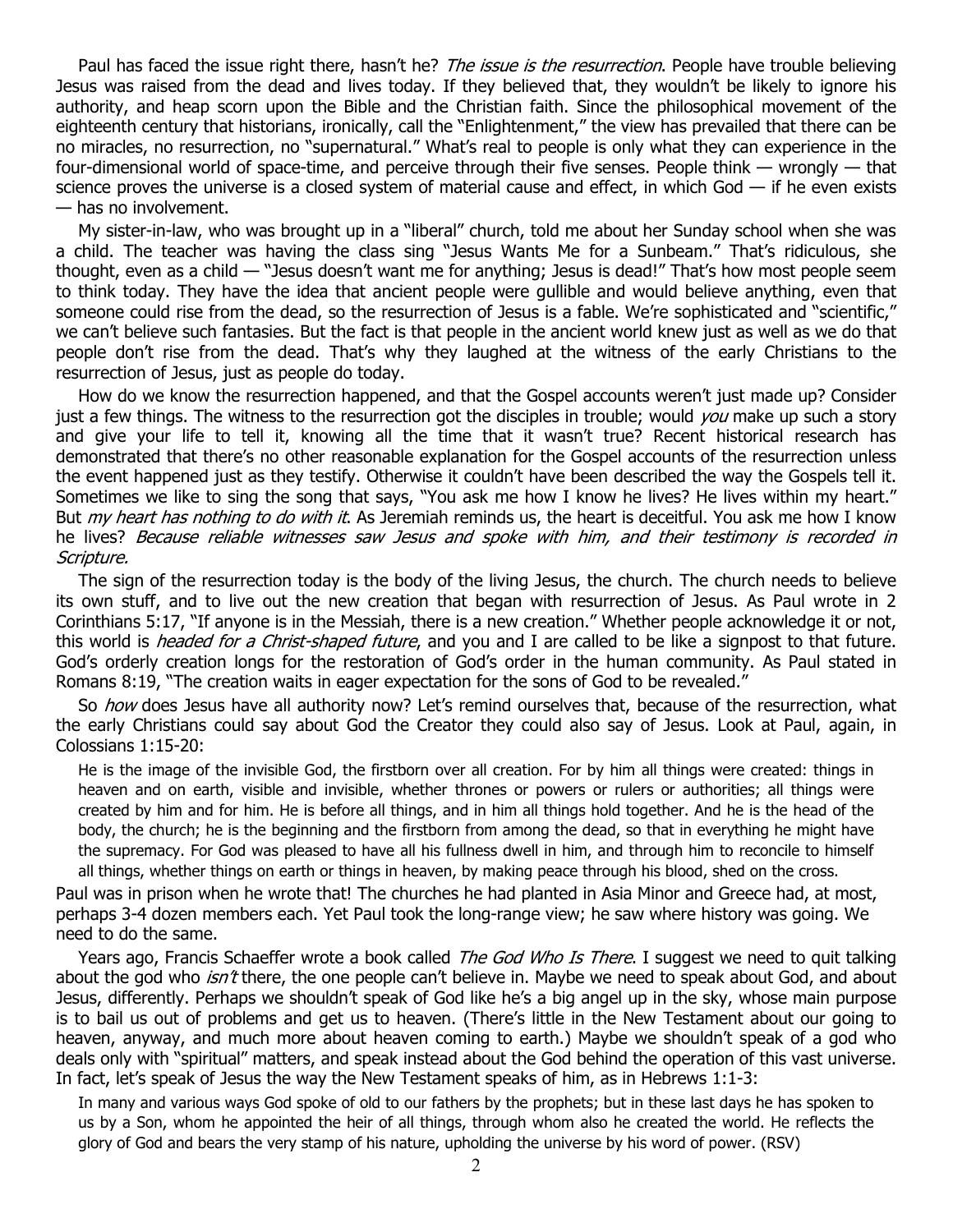We need to speak about the God who created this universe of 200 billion galaxies; who engineered the precise tuning of some twenty forces, like gravity and electro-magnetism, that make this universe work and make life possible; who designed the DNA code that shapes the life of every living organism. We need to speak of the God who is present at every point in the universe, in dimensions beyond the four dimensions you and I normally experience, for "in him we live and move, and have our being." We need to worship the holy God, the God of mystery, who isn't to be approached casually — as though we could understand everything about him, and toss off hackneyed phrases about his qualities, and treat him as our personal errand boy. We need to testify to the God who has a plan for this universe, revealed in the resurrection of Messiah Jesus.

Does the Creator, the Upholder of the universe, have all authority today? Has gravity stopped working, or the formula for gravitational acceleration? Through instruments like the Hubble telescope, their effects are observable in the most distant galaxies. Does the sun not "rise" each morning, as the earth rotates? Has the moon stopped rotating exactly one time for every revolution around the earth? Has light quit moving at a speed of 186,000 miles per second? Has the speed of light ceased to function as the universal constant, in relation to the observer? Are the stars not still shining in the night sky, as they obey the laws of the transformation of mass into energy? Have birds stopped singing? Are living creatures no longer able to reproduce their own kind by passing on the DNA sequence encoded in their cell nuclei? Have the seasons quit following one another with regularity? Has the axis of the earth shifted from 23.5 degrees off the angle to the sun, so that seasonal change can no longer take place?

The forces of nature aren't rebelling against their Creator; they continue to operate just as he designed them to do. It's only *people* who are disobedient; it's only in human behavior and human culture — a tiny part of the creation — where we find opposition to the rule of the Word of God. Made in God's image, people have the ability to decide against his way as well as for it. The very capability of humans to disobey God is evidence of his authority; as Scripture says, "Surely the wrath of men shall praise thee" (Psalm 76:10).

Paul declared, God "has fixed a day on which he will judge the world in righteousness by a man whom he has appointed, and of this he has given assurance to all men by raising him from the dead." Proverbs 4:4 states, "The LORD has made everything for its purpose, even the wicked for the day of trouble." But judgment, in the Bible, doesn't mean punishment. Judgment means *doing justice*. Judgment means *making things right*. God's judgment means the appearance, in our midst, of his new creation of which the resurrection of Jesus is the first sign, the first beachhead.

The culture we live in has been called a "culture of death." But the first Christian preaching, Peter's message on the day of Pentecost, declares that death could not hold Jesus. Therefore "God has made him both Lord and Messiah" (Acts 2:36). And, says the apostle John, when he appears "we shall be like him" (1 John 3:2). We await a Savior *come to earth from heaven*, Paul reminds the Philippians, who will "bring everything under his control" and "transform our lowly bodies so that they will be like his glorious body" (Philippians 4:21). That's the judgment that's coming.

People need to be fit to live in a Christ-shaped future. Like Paul and Peter and John, we're missionaries in a New Testament world of unreasonableness, slavery to false values, and ignorance of the purposes of God and the order of things he has established in his universe. Our response to the godlessness around us is not to gloat but to grieve, as Paul grieved when his fellow Jews refused their Messiah. If irrationality and goofy disregard for God's order seem to be on the increase, perhaps it's because the measure of sin is not yet filled up (1 Thessalonians 2:15). God is holding off judgment, to give people a chance to come home to him and rejoin his family.

Are we willing to be called a weirdo, a bigot, a hater because we believe the Word of God and proclaim Jesus is our Lord, our "chief executive"? Are we willing to mean what we say when we pray, "Thy kingdom come, thy will be done, on earth as it is in heaven"? Are we willing to see our churches revived, making it clear that Jesus has all authority not only in heaven but also in the earth?

What do I mean by revival? I don't mean putting up tents and bringing in a special evangelist and holding extra meetings. I mean God's people worshiping with fervor and enthusiasm — not coming to church to ask, "How can I be entertained today?" but to ask, "How can I present my body, and my voice, as a sacrifice of praise to the God who made all things, and whom I serve?" (Passive, lackluster "worship" doesn't bring honor to God.) By revival I mean churches becoming sanctuaries of praise, and healing, and intercession; congregations praying regularly for the rescue, the deliverance of the 80% of people around us who don't know the Lord or care about his plan for this world. By revival I mean Christians living out the principles of the